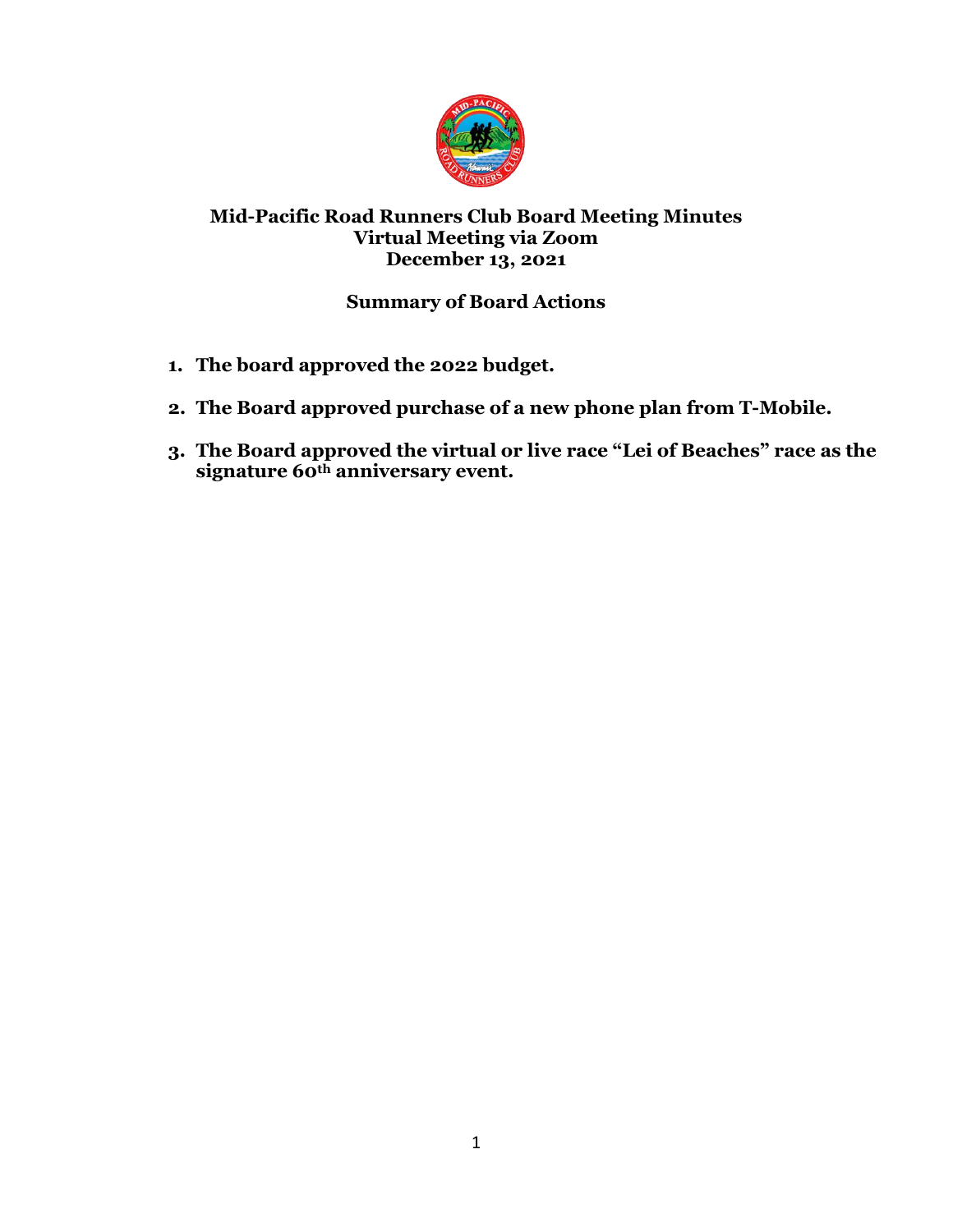#### **Mid-Pacific Road Runners Board Meeting Minutes Virtual Meeting via Zoom December 13, 2021**

Call to Order by President Ron Alford at 6:32 p.m.

Board members present: Connie Comiso, Judith Inazu, Ron Alford, Sam Aucoin, Kanealii Ng-Osorio, Christopher Salas, Pete Boksanski, Joy Schoenecker Board members absent: Nicholas Pugliese Guests present: Chris Mewhort, Joan Davis

- I. Approval of Minutes of November 15, 2021 Board Meeting (Virtual via Zoom)
	- The minutes were approved.
- II. Financial Report Chris Mewhort
	- Our financial situation continues to look fine.
	- Sam and Chris prepared a budget for 2022. The budget is a tool to guide expenditures and revenues for the year. At the end of the year, actual expenditures and revenues can be compared with the approved budget and variances explained.
	- **The board approved the 2022 budget.**
	- Sam will breakdown the annual budget into monthly budgets so finances can be tracked on a regular basis.
	- Chris requested a list of reports that should be included in his monthly report.
	- II. Membership Report
		- Our total membership count is 397, down from 401 last month.
		- 2022 will be MPRRC's 60th anniversary so a membership drive would be appropriate.

### IV. Races and Events

- A. Race Operations Group
- Perimeter Race (virtual)- will be closed soon since few are registering.
- Peaks Challenge (virtual) 8 have registered so far.
- Bosetti 10K- January 1
	- o Elite awards will be wine glasses.
	- o Sam will inform Scott of the new race location.
	- o Ron and Sam measured the new course with a GPS but it has not been certified.
	- $\circ$  An aid station at the bottom of the hill will be set up (3 and 5 mile marks).
	- o The race ops committee will plan additional details.
- Bob & Ron's  $5K January9$ 
	- o Connie is race director.
- Chapson 8K January 23
	- o No update
- Faerber's 10K February 6
	- o Connie is the race director.
- Kailua 10 miler
	- $\circ$  Joan submitted a request to the Kailua District Park to use their facilities for the 10 miler and the half marathon since we have not yet received permission from the Boys & Girls Club (which is located on school property).
- Windward Half marathon and 5K
	- o See note above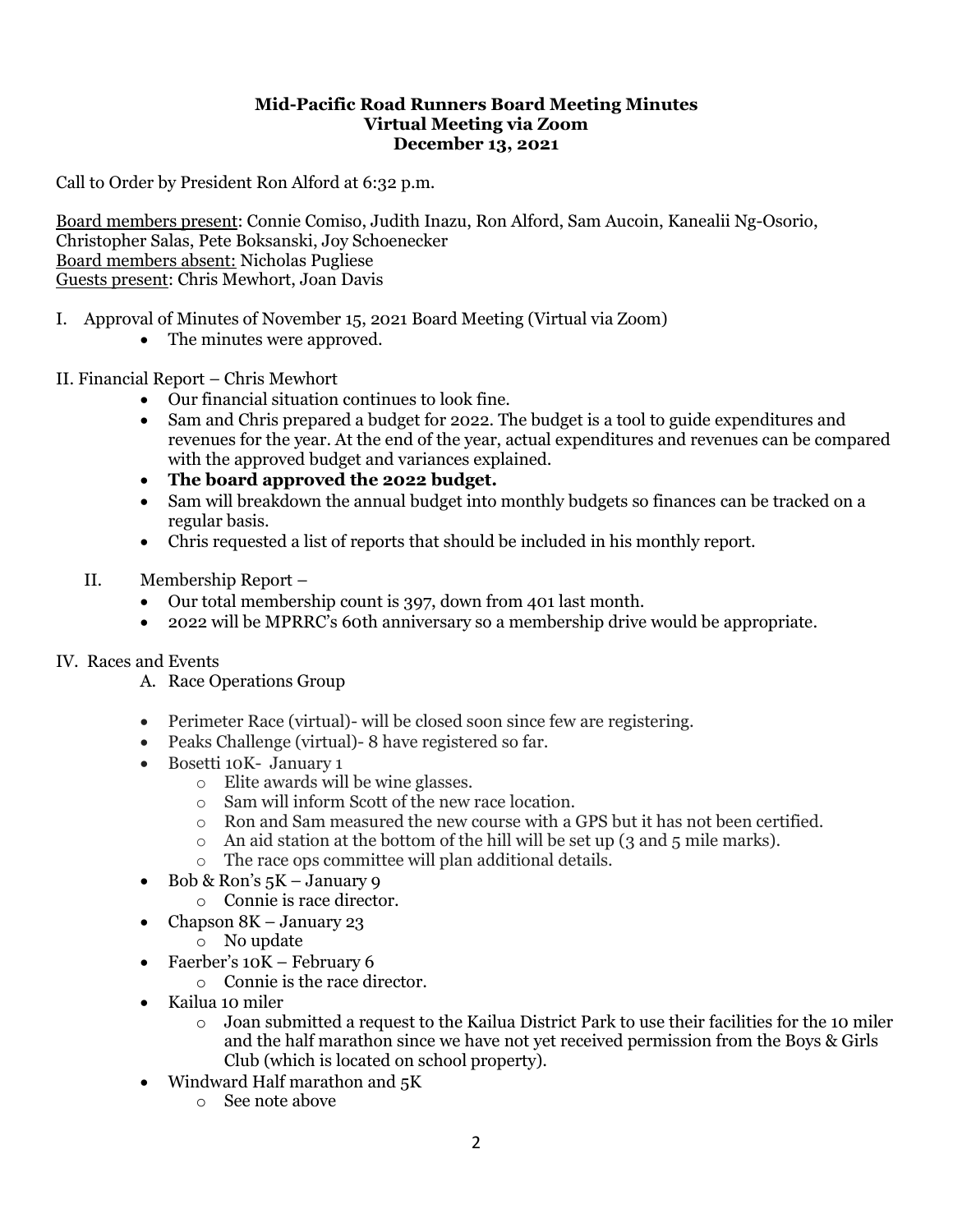- B. Neighborhood Boards
	- $\circ$  MPRRC board members have attended all NBs where a race is scheduled for the first half of 2022.
- C. Storage Locker
	- o We now have a 10 x 15 locker on the first floor which is spacious, organized, and easy to get to.
- D. Santa Hat race recap
	- o Went well; financially ok, too.
	- $\circ$  Shirts were left at Running Room for pick up (n=9) or mailed by Ron and Betty Gail  $(n=19-20)$ .
- E. 2022 Race Schedule Magnets
	- o They've arrived; can be used for membership recruitment, distribution at races, etc.

### VI. Unfinished Business

- A. RRCA Convention Ron Alford
	- Kane and Joy were selected to attend the annual convention, with Connie as an alternate. An independent third party was involved in the selection process.
- B. New Club Phone Plan Joy Schoenecker
	- Joy provided three options for consideration: AT&T, T-Mobile, and Verizon. They have similar provisions.
	- **The Board approved purchase of a new phone plan from T-Mobile.**
	- Ron and Joy will follow up with the purchase.
- C. Volunteers- Joan and Pete
	- Volunteers are being recruited for the Bosetti 10K on January 1, using Run Sign Up or existing volunteer records.
	- MidPac Bucks (which tracks volunteer hours) needs to be updated.
- D. Christmas Party (December 19) Connie
	- So far 2 MPRRC and 15 Faerber Flyers members have signed up.

### VII. New Business

- A. Training Run Agreement Ron
	- Tentative plans are to partner with the Hawaii Running Project (Kawika Carlson) to provide training runs for club members.
- B. Club Historian Ron
	- John Simonds is willing to help, but not to chair the effort to document the Club's history. Joan is willing to help and chair. John sent Ron a list of those who might be interested to be on the committee.
- C. MPRRC 60<sup>th</sup> Anniversary Ron
	- A number of options to commemorate the club's  $60<sup>th</sup>$  anniversary was discussed.
	- **The Board approved the virtual or live race "Lei of Beaches" race as the signature 60th anniversary event.**
	- The Lei of Beaches race covers 6 beaches over 60 miles. Medals and shirts have already been prepared.
	- Ron, Pete, and Judith will serve on this committee.